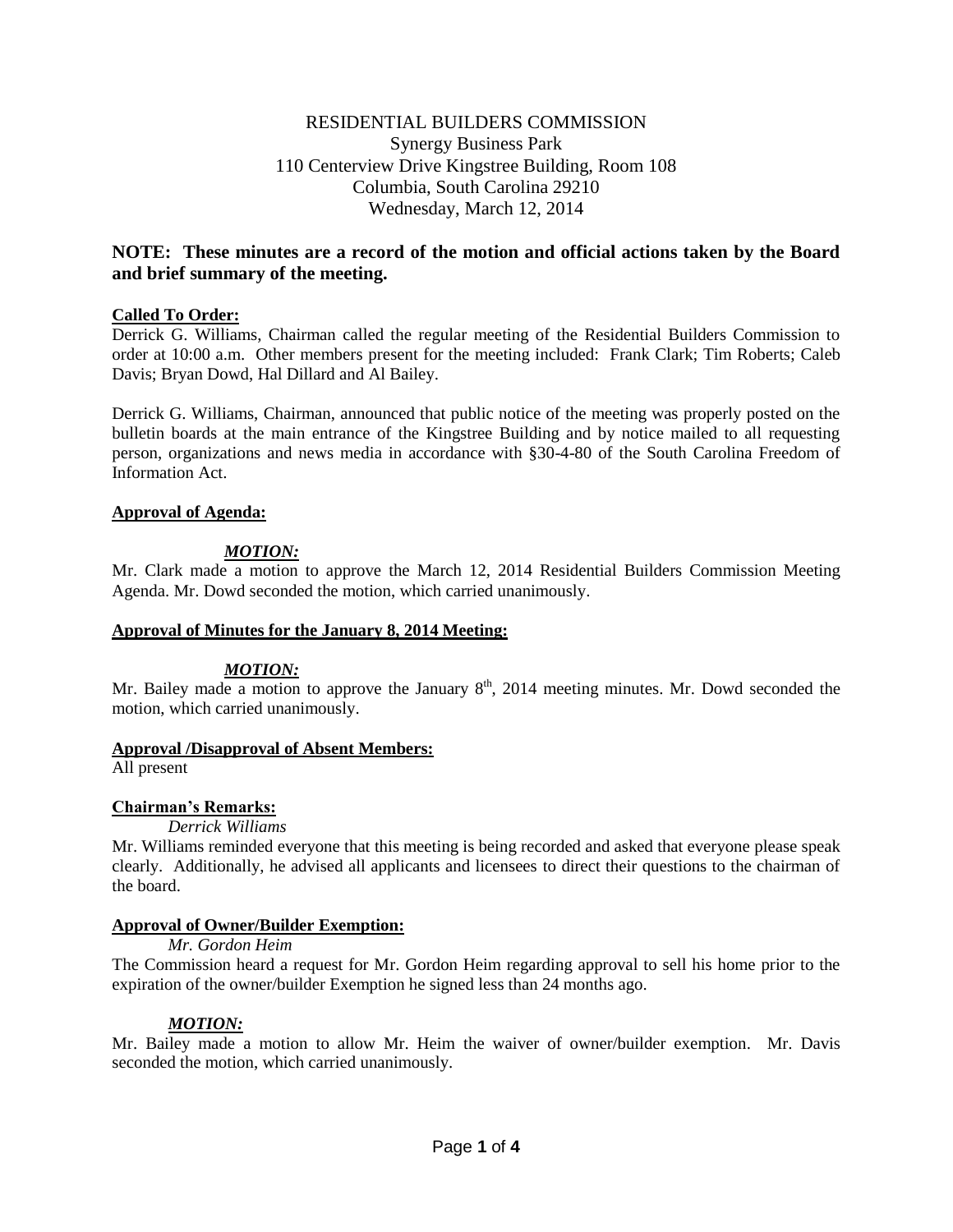### **Application Reviews:**

#### *Mr. John J. Auletta*

The Commission held an Application Review Hearing regarding Mr. John J.Auletta. Mr. Auletta appeared before the Commission to present testimony and waived his right to counsel.

#### *MOTION:*

Mr. Clark made a motion to allow Mr. Auletta to sit for the Residential Builder examination. Mr. Davis seconded the motion, which carried unanimously.

#### *Mr. Robert Miller*

The Commission held an Application Review Hearing regarding Mr. Robert Miller. Mr. Miller appeared before the Commission to present testimony and waived his right to counsel.

### *MOTION:*

Mr. Dillard made a motion to allow Mr. Miller to sit for the Residential Builder examination. Mr. Clark seconded the motion, which carried unanimously.

#### *Mr. Ricky Nelson*

The Commission held an Application Review Hearing regarding Mr. Ricky Nelson. Mr. Nelson did not appear to present testimony.

### *MOTION:*

There were no motions made.

#### *Ms. Deneen R. Hankins*

The Commission held an Application Review Hearing regarding Ms. Deneen R. Hankins. Ms. Hankins appeared before the Commission to present testimony and waived her right to counsel.

### *MOTION:*

Mr. Dowd made a motion to allow Ms. Haskins to sit for the Residential Home Inspectors exam. Mr. Roberts seconded the motion, which carried unanimously.

#### *Mr. Dennis Royston*

The Commission held an Application Review Hearing regarding Mr. Dennis Royston. Mr. Royston appeared before the Commission to present testimony and waived his right to counsel.

### *MOTION:*

Mr. Davis made a motion to allow Mr. Royston to sit for the Residential Builder examination. Mr. Clark seconded the motion, which carried unanimously.

#### *Mr. Harvey Branham*

The Commission held an Application Review Hearing regarding Mr. Harvey Branham. Mr. Branham appeared before the Commission to present testimony and waived his right to counsel.

### *MOTION:*

Mr**.** Bailey made a motion to allow Mr. Branham to get his registration provided has no convictions before renewal as a Registered Specialty Contractor. If convicted his registration will be suspended. Mr. Roberts seconded the motion, which carried unanimously.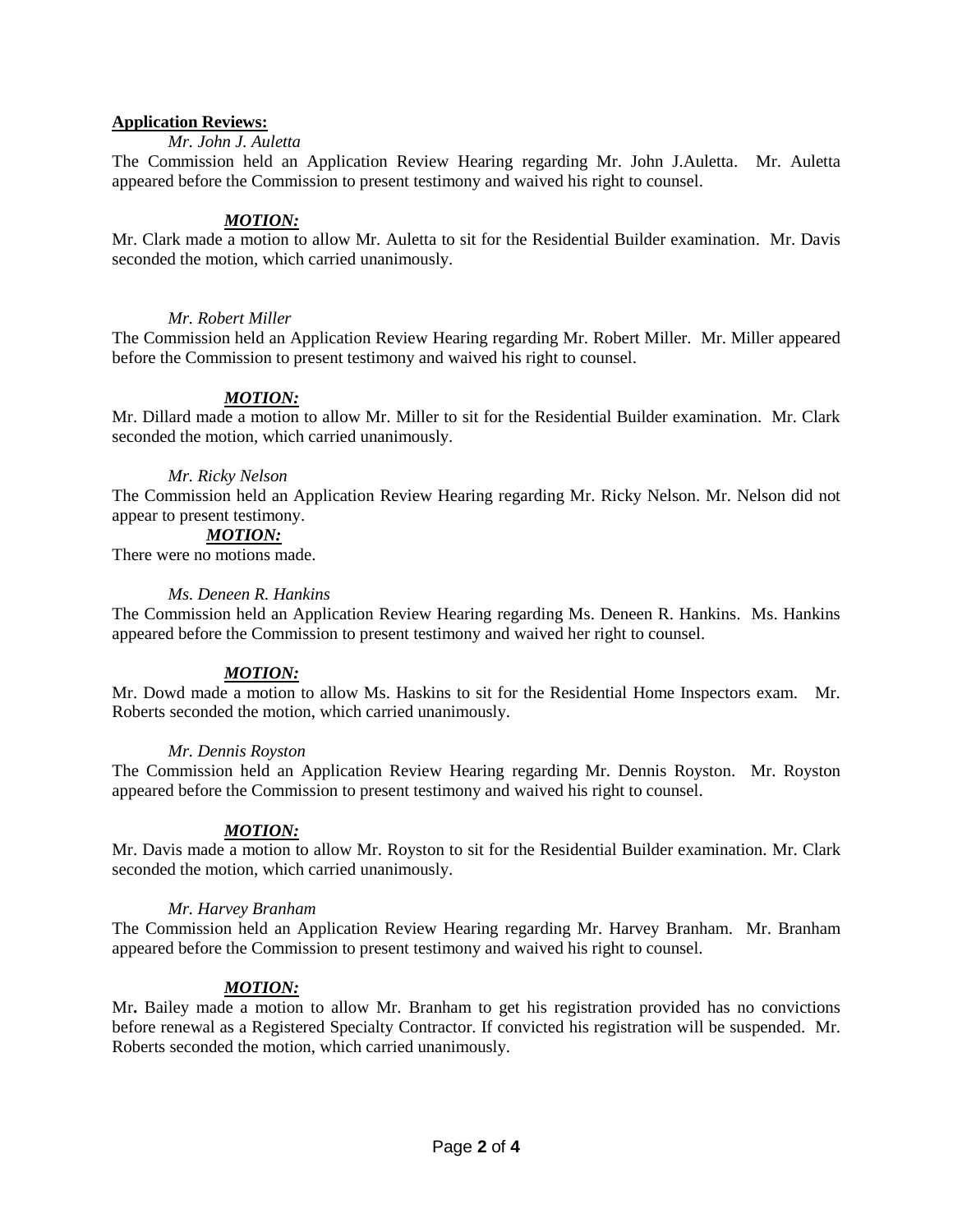#### *Mr. Nestor Cruz*

The Commission held an Application Review Hearing regarding Mr. Nestor Cruz. Mr. Cruz did not appear to present testimony.

### *MOTION:*

There were no motions made.

#### *Mr. Charles Callaham*

The Commission held a Renewal Review Hearing regarding Mr. Charles Callaham. Mr. Callaham appeared before the Commission to present testimony and waived his right to counsel.

### *MOTION:*

Mr. Bailey made a motion to allow Mr. Callaham to get his registration provided he shows proof he continues to try and resolve his outstanding debt. Additionally, he must provide an acceptance or denial letter from his debtor or further verification of his attempts to settle. Mr. Roberts seconded the motion, which carried unanimously.

### *Mr. John Rasnick*

The Commission held a Reinstatement Review Hearing regarding Mr. John Rasnick. Mr. Rasnick did not appear to present testimony.

### *MOTION:*

There were no motions made.

### **Final Order Hearings:**

*Mr. Steppnay Blackwell – case # 2012-207*

The Board held a Final Order hearing regarding Mr. Steppnay Blackwell.

#### *MOTION:*

Mr. Dowd made a motion to uphold the Hearing Officer's Recommendation. Mr. Bailey seconded the motion, which carried unanimously.

### *Mr. Brian K. Rodgers- case # 2011-527*

The Board held a Final Order hearing regarding Mr. Brian K. Rodgers.

### *MOTION:*

Mr. Bailey made a motion to uphold the Hearing Officer's Recommendation. Mr. Davis seconded the motion, which carried unanimously.

### **Administrator's Remarks:**

None

### **OIE Report – Mr. Todd Bond:**

*Todd Bond, Chief Investigator of OIE* Mr. Todd Bond, Chief Investigator of Office of Investigation, reported the number of investigations as of today:

**Closed Cases –** 46

**Complaints Received -** 88 **Active Investigations –** 72

### **New Business**

A. Recommendations of IRC